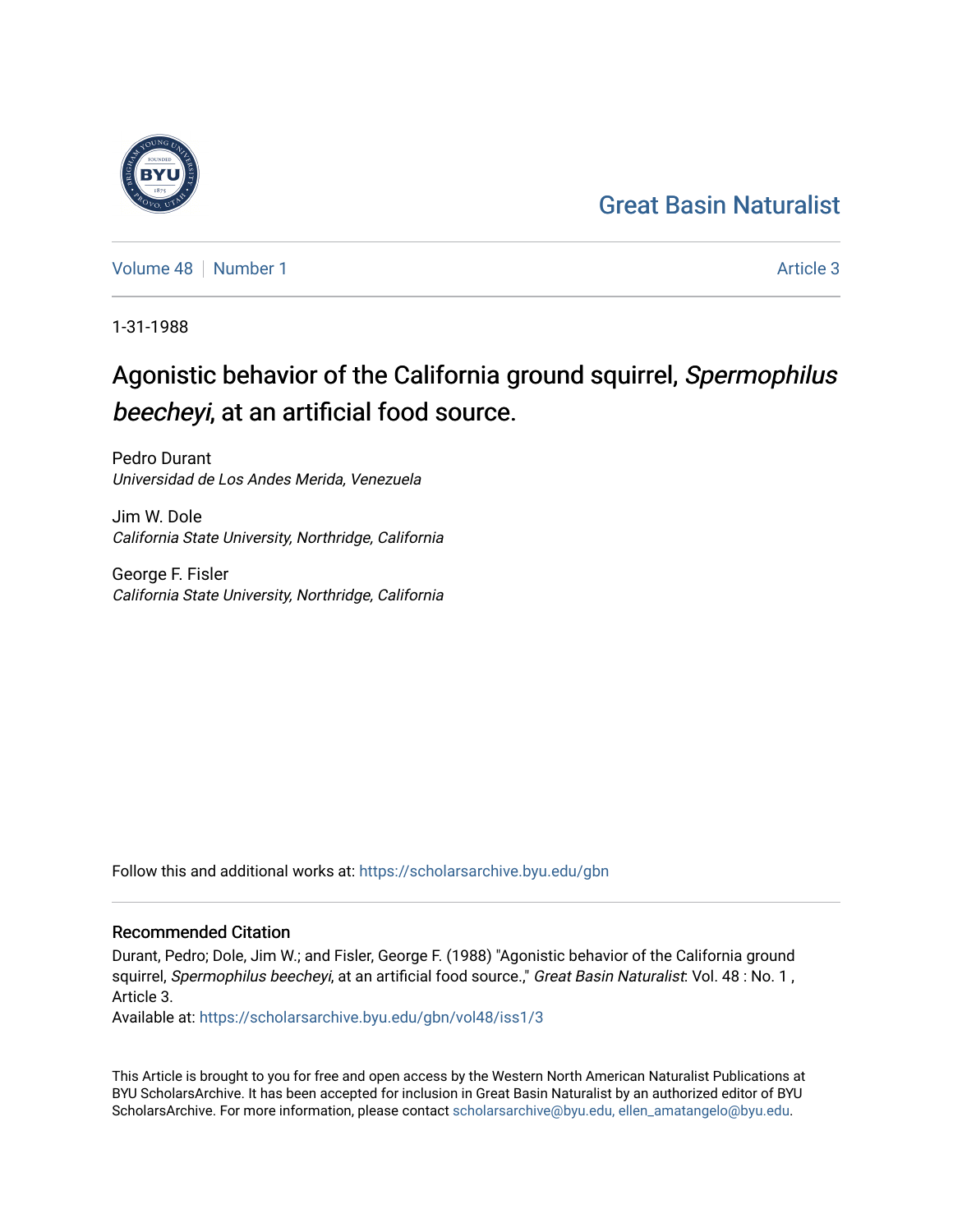#### AGONISTIC BEHAVIOR OF THE CALIEORNIA GROUND SQUIRREL, SPERMOPHILUS BEECHEYI, AT AN ARTIFICIAL FOOD SOURCE

Pedro Durant<sup>1</sup>, Jim W. Dole<sup>2</sup>, and George F. Fisler<sup>2</sup>

ABSTRACT.—Occurrence of agonistic behavior patterns in Spermophilus beecheyi at a concentrated artificial food source was studied. Our data from 851 encounters are compared with previously published information from unmanipulated populations. Eight new behavior patterns (rump block, kick, forward shove, pounce, displacement grooming, circle fight, roll fight, and boxing fight) are described.

Because of the diversity of life-styles exhibited and habitats occupied by its member species, the squirrel family Sciuridae has pro vided biologists with a rich source of information on the evolution of mammalian sociality. Aspects of this work with ground squirrels have been discussed by, among others, Armitage (1981) and Michener (1983). A recent volume (Murie and Michener 1984) deals extensively with the biology of ground squirrels, including sociality. Biologists generally accept, however, that successful analysis of the evolution of behavior and sociality depends upon the prior cataloging of the behavioral repertoire of each species as an ethogram (Lehner 1979). Only when the extent and context of each behavioral action is imderstood can its adaptiveness be fully appreciated. For this reason, many works on the behavior of squirrels have been at least partially devoted to descriptions of behavioral actions.

Among the highly social ground squirrels, agonistic behavior has received considerable attention. Descriptions of postures and ac tions associated with agonism have been published for several species, among them Spermophilus undulatus (Watton and Keenleyside 1973, Steiner 1974), S. armatus (Balph and Stokes 1963, Clark and Russell 1977), S. richardsonii (Sheppard and Yoshida 1971), S. columbianus (Betts 1976, Steiner 1974), and Ammospermophilus leucurus (Fisler 1976). For the California ground squirrel, Spermophilus beecheyi, Owings et al. (1977) have described many agonistic behavior patterns, and Dobson (1983) has provided information on the timing, pattern, and form of agonism in

this species. The purpose of this paper is to describe eight agonistic actions previously unreported in this species, all observed among individuals feeding at artificial, concentrated food sources; we also provide additional infor mation concerning the context and frequency of agonistic actions previously described.

#### **STUDY AREA**

Two populations about <sup>880</sup> m apart were observed in the Santa Susana Mountains, north of Chatsworth, Los Angeles Co., California, from 27 July 1975 until 29 April 1976. Site <sup>1</sup> was relatively flat, at the head of a steep canyon (920 m elevation); Site <sup>2</sup> was <sup>a</sup> southfacing hillside (985 m elevation). Predominant vegetation at both sites was wild oats {Avena fatua), heavily grazed by cattle. The only other vegetation was a single, small coast live oak (Quercus agrifolia) and a small stand of California sagebrush (Artemisia californica) at Site 1. Grasslands of this sort are common habitats of S. beecheyi in southern California. The localitv studied is well within the range of S. b. beecheyi (Hall 1981).

#### **METHODS**

Squirrels were live-trapped, sexed, weighed, toe-clipped for permanent identifi cation, and dye-marked with Rodol-A. Trapping was continued sporadically throughout the study and toe-clipped animals re-dyed as necessary. Forty-eight animals  $(17\delta, 31 \Omega)$ were marked at Site 1,  $44$  (23 $3$ ,  $21$  ?) at site 2. At Sites <sup>1</sup> and 2, respectively, 15 and 4

<sup>&</sup>lt;sup>1</sup>Facultad de Ciencias, Universidad de los Andes, Mérida, Venezuela.

<sup>&</sup>lt;sup>2</sup>Department of Biology, California State University, Northridge, California 91330.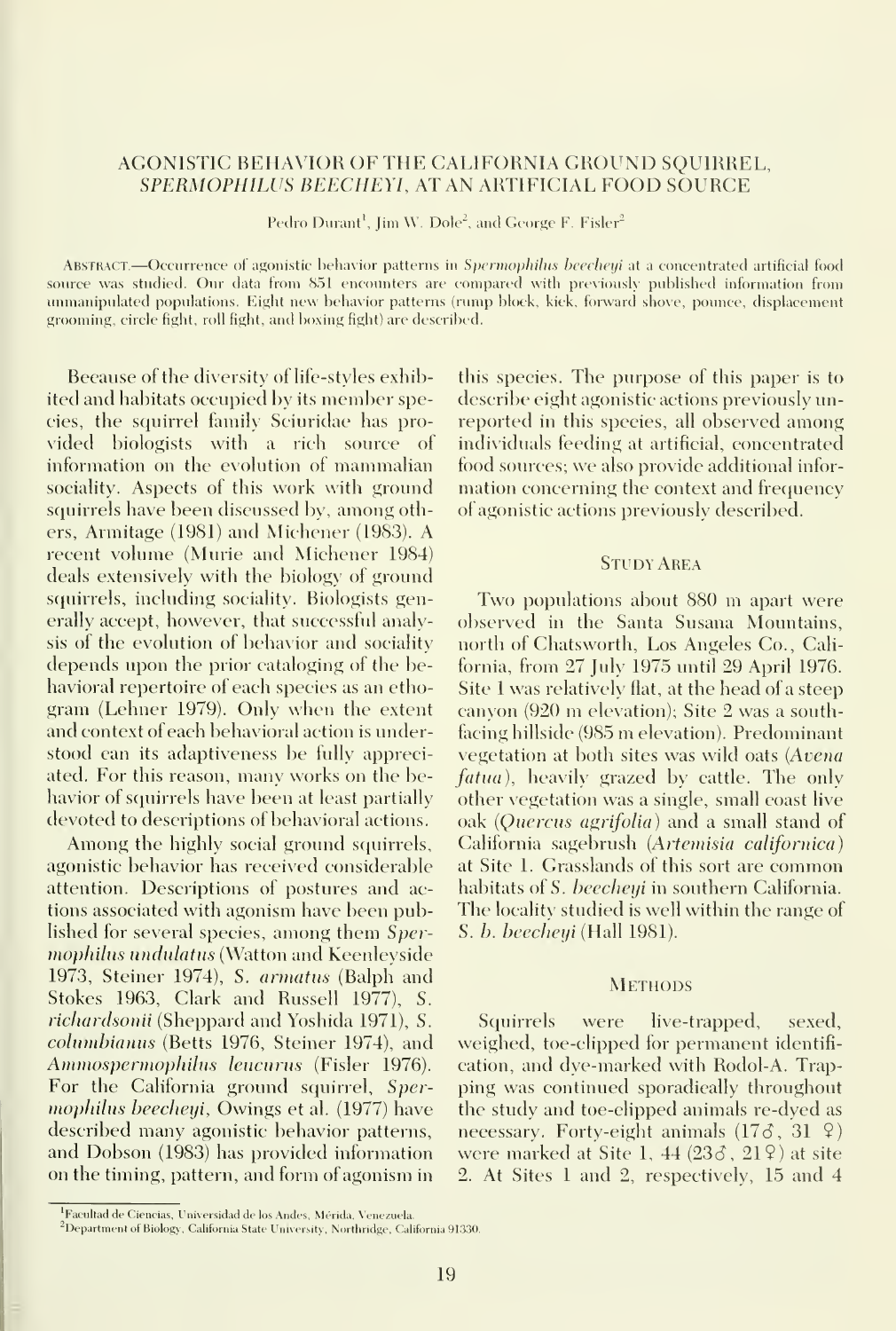animals were adults when first captured; all others at capture were young-of-the-year (hereafter termed young). By spring, all ani mals had attained adult size. No exchange of individuals between the two sites was noted.

Of the 50 observation days, 29 were in the fall prior to winter inactivity (3 September-4 December), 18 were in the spring mating, gestation, and lactation period (3 February-29 April), and 3 were in summer (13 July-19 August). Observations were made, sometimes with binoculars, from a car.

To encourage and intensify interactions, we filled four or five enclosed wooden boxes (20  $\times$  20  $\times$  25 cm) with seed (wild-bird mix) and placed them in various locations within the colony each observation day. Seeds fell into a  $5 \times 5$ -cm feeding tray on one side of each box where only one squirrel could feed at a time. Interactions among squirrels at each box were then recorded over a 3-4-hr period.

Most observations were made on 15 marked animals  $(73, 89)$  at Site 1 and 18  $(11\delta, 7\Omega)$  at Site 2; both adults and young were included. To avoid including animals of unknown biological and social status, we limited our analysis to interactions between two dye-marked squirrels. Kinship among ani mals was not known, but male-female pairs sometimes were identified.

#### **RESULTS**

#### New Behavioral Patterns

Behavior patterns previously unnoted in this species are described below. Where applicable, we use terminologv applied by Fisler(1976).

Rump BLOCK; A shifting of the rump position by a feeding animal so as to block another individual's approach.

Kick.: A raising of and pushing with the rear legs against the flank of another animal.

FORWARD SHOVE: A pushing action with the forelegs while in an upright posture.

PoUNCE: The leaping of one animal onto another so that all four of its feet are momentarily in contact with the back of the animal being attacked.

BOXING FIGHT: An action in which two animals stand briefly on their hind legs, face to face, and bat each other vigorously with their fore paws.

ROLLFICHT: An intense fight in which two

individuals roll over and over in a tight ball, frecjuently with considerable clawing and bit ing.

CIRCLE FIGHT: An intense fight in which two squirrels chase each other in a tight circle.

"Displacement' croominG: A very brief  $(4-5 \text{ sec})$ , elaborate "washing" motion, starting with a vigorous rubbing action with both forepaws on the face and ears, then proceeding rapidly down the entire body to the tail tip. Because the action appears out of context, typically interspersed among intense agonistic encounters, we interpret it to be "displacement" behavior.

#### Occurrence of Behavior Patterns

Here we consider the context and fre quency of occurrence of agonistic behavior patterns seen in our study. Where appropriate, we compare our findings with those of Owings et al. (1977). Data for all 851 encounters observed by us are siuumarized in Table 1.

CHASE.—As did Owings et al. (1977), we found chase the most common type of agonistic interaction (27.5% of all encounters), with males chasing more frequently than females (167 of 234 chases; 71.4%). In contrast to their findings, however, we observed males chasing females more frequently than they did other males, 1.34X as frequently among adults in spring and 1.65X as often overall. Females were the chasers 67 (28.6%) times, chasing other females 52 times, males only 15. One young female accounted for 13 of the 15 chases of seven males (six young, one adult), five of which were larger than she by  $50-150$ g. Two other females were also seen to chase <sup>a</sup> male once each; in one instance both animals were young, and in the other both were adults.

On seven occasions in spring, two adult males engaged in bouts of reciprocal chasing after meeting at a box. First one chased the other 2-3 m from the box. Reversing roles, the pair then ran past the box 2-3 m in the opposite direction. Typically the roles reversed repeatedly, in one case eight times, before an encounter terminated. We believe such behavior to be the result of repeated dominance rexcrsals across a territorial boundary. As evidence, we cite the fact that such behavior could be induced only at certain locations; moving the box as little as  $1 \text{ m}$  to either side caused agonistic encounters to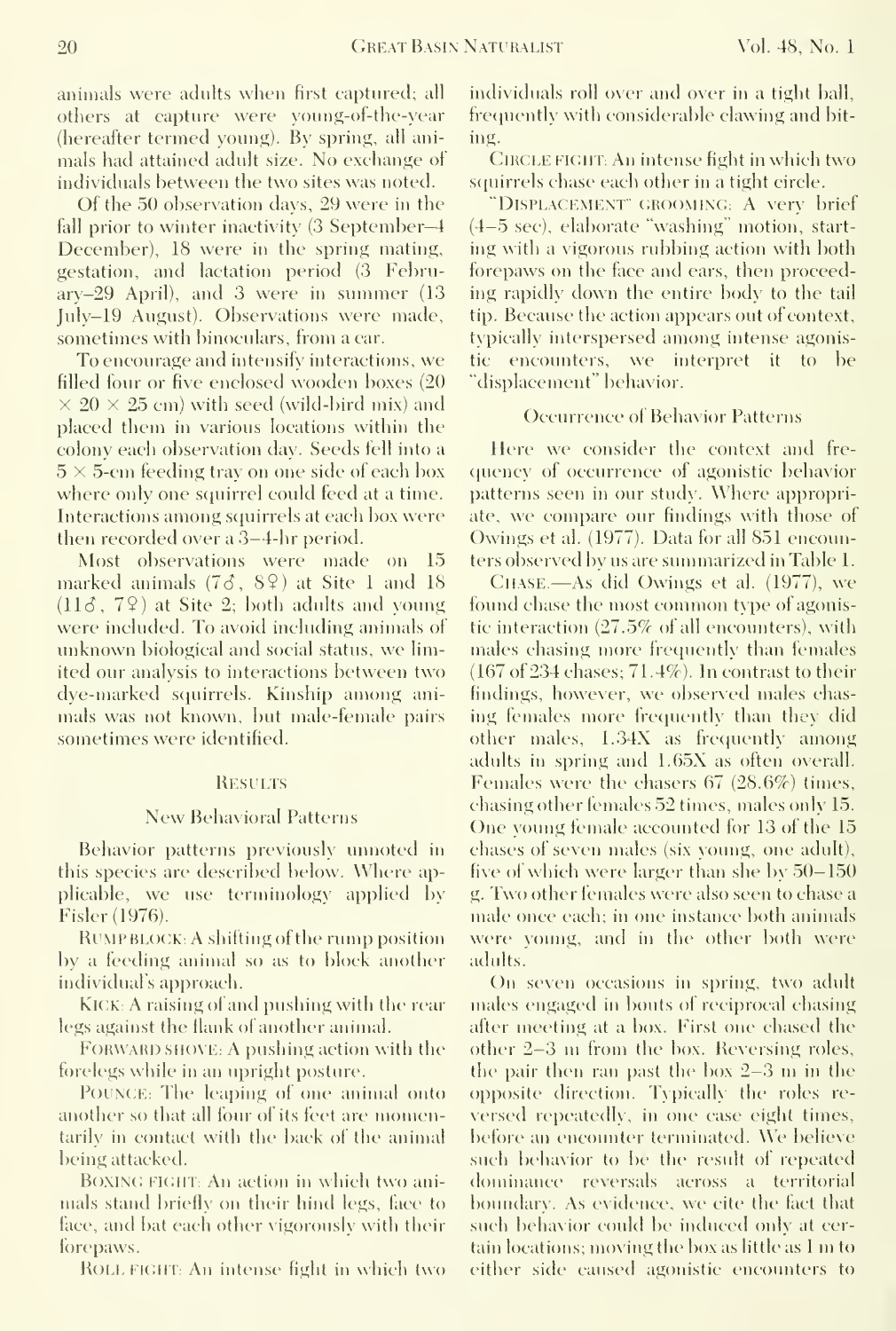Table 1.Frequency of behavior patterns hy sex and age in dyadic encounters. All encounters involving young occurred in fall. All encounters between two adults were seen in spring, except for two rump blocks, one roll fight, and one flank push between two females, and the four male-female flank pushes in which males did the pushing. In male-female encounters, frecjuency of male wins and freciuency of female wins, respectively, are separated by <sup>a</sup> slash. Asterisks identifv newlv described behaviors.

| Agonistie        | Age and sex       |                |                     |                   |                |         |                   |                |             |                |       |
|------------------|-------------------|----------------|---------------------|-------------------|----------------|---------|-------------------|----------------|-------------|----------------|-------|
| Behavior         | Two adults        |                |                     |                   | Two young      |         |                   | Adult-young    |             |                | $\%$  |
|                  | $\delta - \delta$ | $9 - 9$        | $3 - 9$             | $\delta - \delta$ | $9 - 9$        | $3 - 9$ | $\delta - \delta$ | $9 - 9$        | $3 - 9^{a}$ |                |       |
| Chase            | 32 <sup>b</sup>   | 25             | $42/1$ <sup>c</sup> | 26                | 27             | 54/13   | 5                 |                | 8/1         | 234            | 27.5  |
| Supplant         | 13                | 14             | 25/0                | 25                | 45             | 43/3    | 11 <sup>d</sup>   | $\overline{2}$ | 37/0        | 218            | 25.6  |
| Stare            |                   |                | 12/1                |                   | 6              | 3/2     |                   | $\overline{2}$ | 3/0         | 29             | 3.4   |
| Rump block*      |                   | 6              | $0/1$ <sup>c</sup>  |                   | 28             | $1/I^c$ |                   |                |             | 37             | 4.3   |
| Kick*            |                   | $\overline{2}$ |                     |                   | 24             | 1/0     |                   |                |             | 27             | 3.2   |
| Forward shove*   |                   |                |                     |                   | 19             | 1/0     |                   |                |             | 20             | 2.4   |
| Flank push       | 3                 | $\ddot{+}$     | $-1/4$              | 1                 | 37             | 6/3     |                   | 13             | 8/0         | 84             | 9.9   |
| Lateral approach | 21                | $\overline{2}$ | 1/0                 | 3                 | 31             | 3/1     |                   |                | 6/0         | 68             | 8.0   |
| Pounce*          | $2\,$             |                | 1/1                 |                   |                |         |                   |                |             | $\overline{4}$ | 0.5   |
| Boxing fight*    |                   |                | 1/0                 | $\overline{2}$    | 15             | 2/2     |                   |                | 2/0         | 24             | 2.8   |
| Circle fight*    |                   |                |                     |                   | $\overline{2}$ |         |                   |                |             | 3              | 0.4   |
| Roll fight*      | $\overline{7}$    | $\overline{2}$ | 4/0                 | $\overline{2}$    | 16             | 3/2     |                   |                | 1/0         | 37             | 4.3   |
| Displacement     |                   |                |                     |                   |                |         |                   |                |             |                |       |
| groom*           | 20                |                |                     |                   |                |         |                   |                |             | 20             | 2.4   |
| Cheek-back rub   | 30                |                |                     |                   |                |         |                   |                |             | 30             | 3.5   |
| Cheek rub        | 8                 |                |                     |                   |                |         |                   |                |             | S              | 0.9   |
| Dusting          | 8                 |                |                     |                   |                |         |                   |                |             | 8              | 0.9   |
| Totals           | 145               | 55             | 90/8                | 59                | 250            | 127/27  | 17                | 17             | 65/1        | 851            | 100.0 |

All encounters involved an adult male and a young female; none involving adult female and young male were seen.

<sup>b</sup>Includes 19 chases in 4 bouts of reciprocal chasing <sup>e</sup>Includes 4 redirected chases

<sup>d</sup>In 2 of 11, young supplanted adult

<sup>e</sup>Female attempted to block male, but was forced out.

cease, with one male having exclusive use. This observation conforms with Dohson's (1983) finding that "dominance [is] at least partially site-specific" among adult male Spermophilus beecheui.

In four instances, a chase of an adult female by an adult male was apparently the result of redirected aggression. In each case, one of two males engaged in an agonistic encounter at a territorial boundary turned quickly to chase a female not previously involved.

SUPPLANT.—As did Owings et al. (1977), we found supplanting—the causing of another animal to move away—to be almost as common as chasing. However, in contrast to their findings, in our study males were the most common supplanters (154 cases; 70.6%), usually of females. Females supplanted others only 64 times  $(29.4\%)$ ; all but three of the supplanted animals were also females. No adult male was ever supplanted by a female, but twice adult males were seen to retreat at the approach of a smaller, young male.

"BLOCKING" ACTIONS.—A feeding squirrel tended to retain its position at a box when approached by another animal by lifting its head and directing its gaze at the intruder (stare of Owings et al. 1977, passive displacement of Fisler 1967), by a rump block, by kicking, by a forward shove, or by a combination of these behaviors.

Stare was used to block approaching females 26 times  $(89.6\%)$ , males only 3  $(10.4\%)$ . Eighteen times a male did the blocking, 8 times a female. A female blocked a male with a stare on only 3 occasions; in the one encounter involving two adult animals, the female was pregnant and shared a burrow with the male. Although Owings et al. (1977) reported staring among males, we saw no male-male stares.

Rump block was used exclusively by females, usually against other females. In the only two instances when a female attempted to block a male in this manner, the male supplanted the female.

On 27 of the 37 occasions when a rump block was seen, the action was followed by a kick. Twenty-six kicks were delivered by females against other females (96.3%), mainly young; only once was a male, a young, seen to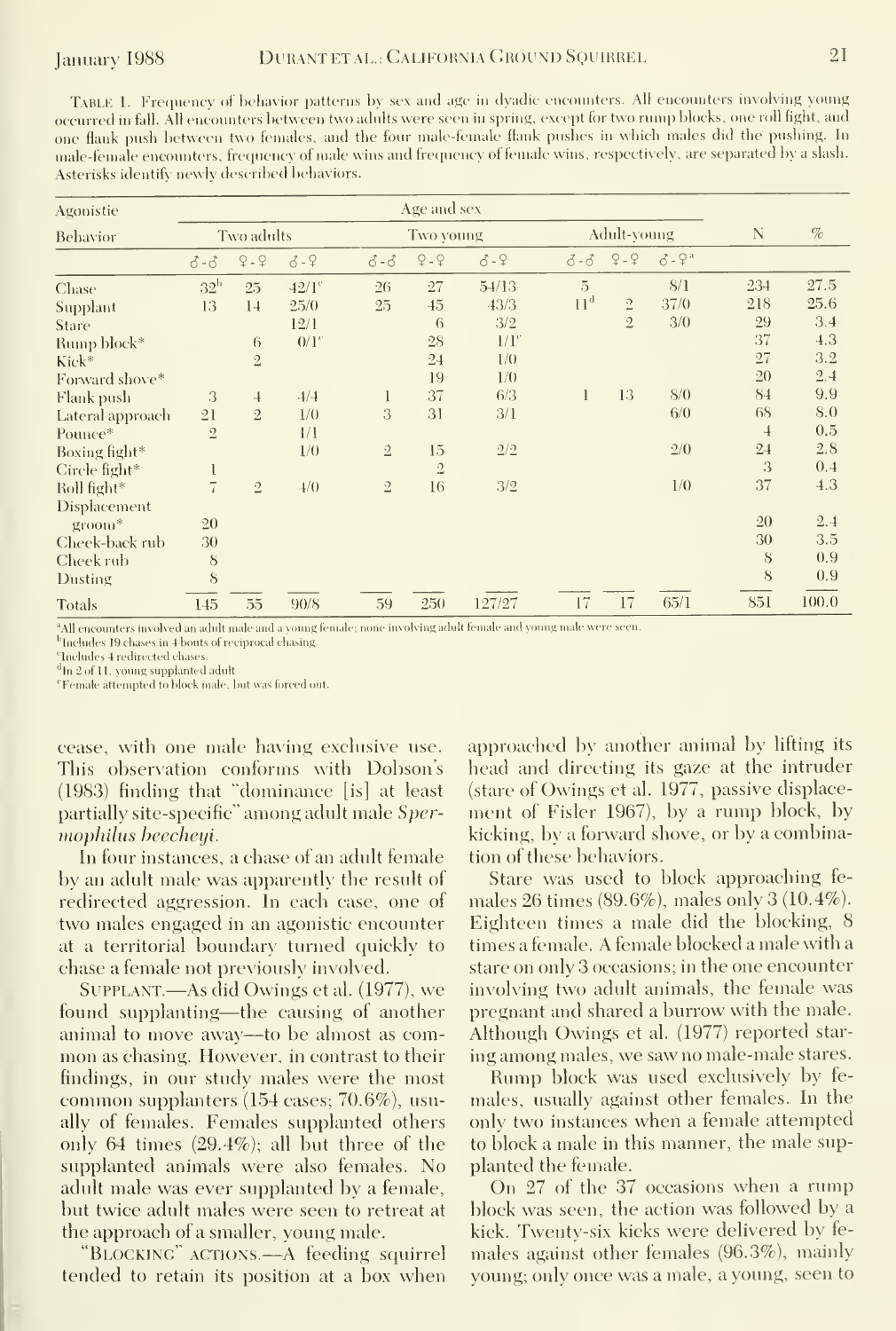deliver a kick (3.7%) against a young female.

Frequently, forward shoves were interspersed with kicking. This action was seen 20 times, 19 of them involving two young fe males. All but two forward shoves occurred coincidentally with kicking.

Displays.—During intense agonistic en counters two animals often showed a lateral approach display (Owings et al. 1977), their bodies parallel, either head to head or head to flank, their backs arched, their heads slightly up and oriented toward the opponent, their tails elevated, and the tail hairs erect. Al though Owings et al. (1977) reported such action mainly among males, of the 68 lateral approaches we saw, only 24 (35.3%) involved two males; 33 (48.5%) cases involved a male and a female, 11 (16.2%) two females.

Owings et al. (1977) reported that lateral approaches often ended in flank pushes or slams, but we found they most commonly ter minated simply by separation (20 cases; 43.5%); 10 (21.7%) ended with a chase, 6 with a kick, 6 in fights (13% each), and only  $4(8.7%)$ in flank pushes. Furthermore, the display was not always initiated in a side-to-side orientation; 38 times (55.8%) we saw this behavior begin as two animals approached head-on, often when 3-4 m apart. Only as they closed on each other in a slow, stiff-legged gait did they assume the typical lateral position.

Pushes.—Whenever two animals ap proached a box simultaneously, or when one tried to enter while another fed, flank pushing (side-shove match of Fisler 1976) was common. An animal at the box when the encounter began typically initiated the pushing, usually after an attempted rump block failed. Two males engaged in such matches only 5 times  $(6.0\%)$  compared to 54  $(64.3\%)$  such interactions between two females and 25 (29.8%) between a male and a female. Of the 25 malefemale encounters, the male retained or at tained control of the box in 19 (76%). The vigorous flank slams described from film by Owings et al. (1977) were not seen.

MARKING BEHAVIOR.-Three behavior patterns described by Owings et al. (1977) and probably involved in seent marking occurred among our squirrels. Cheek-back rubbing was most common, with cheek rub and dusting seen only about 25% as often. All were exclusively actions of adult males in spring, usually occurring when two males met at <sup>a</sup> box on

their common territorial boundary. Typically, a lateral approach display was followed by a brief period of ambivalence as first one, then the other, approached the box. One animal would then turn away to rub either its cheek (cheek rub) or its whole side from mouth to flank (cheek-back rub) on a nearby stake or log, or in the dust (dusting). Frequently such behavior was repeated many times in succession.

In one case a cheek-back rub occurred with only one male immediately involved. While one adult male was in a trap, another advanced <sup>5</sup> or <sup>6</sup> m into the trapped male's terri tory where it cheek-back rubbed a stake three times before retreating.

FIGHTS. —Several gradations of fighting behavior occurred. Least vigorous was the pounce. Twice an adult male pounced on an other adult male feeding at their common territorial boundary. In a third instance a male pounced on a female, apparently causing her to relinquish a box. In a fourth encounter a pregnant female, without obvious preliminaries, leaped onto <sup>a</sup> male (with whom she shared a burrow) while he was feeding in the grass. He gave no obvious response and con tinued feeding as she began feeding also.

Boxing fights occurred 24 times. This action was most common between two young (21 times; 87.5%), usually females (15 times; 62.5%). Only once did two adults, a male and a female, engage in such an action. Each en counter lasted only 3-5 sec.

Both roll and circle fights were usually intense, often invoking clawing and biting. Roll fights, the more common of the two, occurred among both mature and immature animals. In 2 of the 10 roll fights between a male and a female (both young), the female won the encounter and retained the box.

Of the 68 fights of all sorts, roll fight and boxing fight were most conunon (54.3% and 35.3%, respectixek); pounce accounted for only 5.9% of the fights and circle fight only 4.5%. Forty-six (67.6%) fights were between two voung animals, and 33 (48.5%) involved two young females.

DISPLACEMENT GROOMING. This action was seen only during high-intensity encounters between adult males on territorial boundaries. It was obserxed in six encounters and in each was repeated many times. Each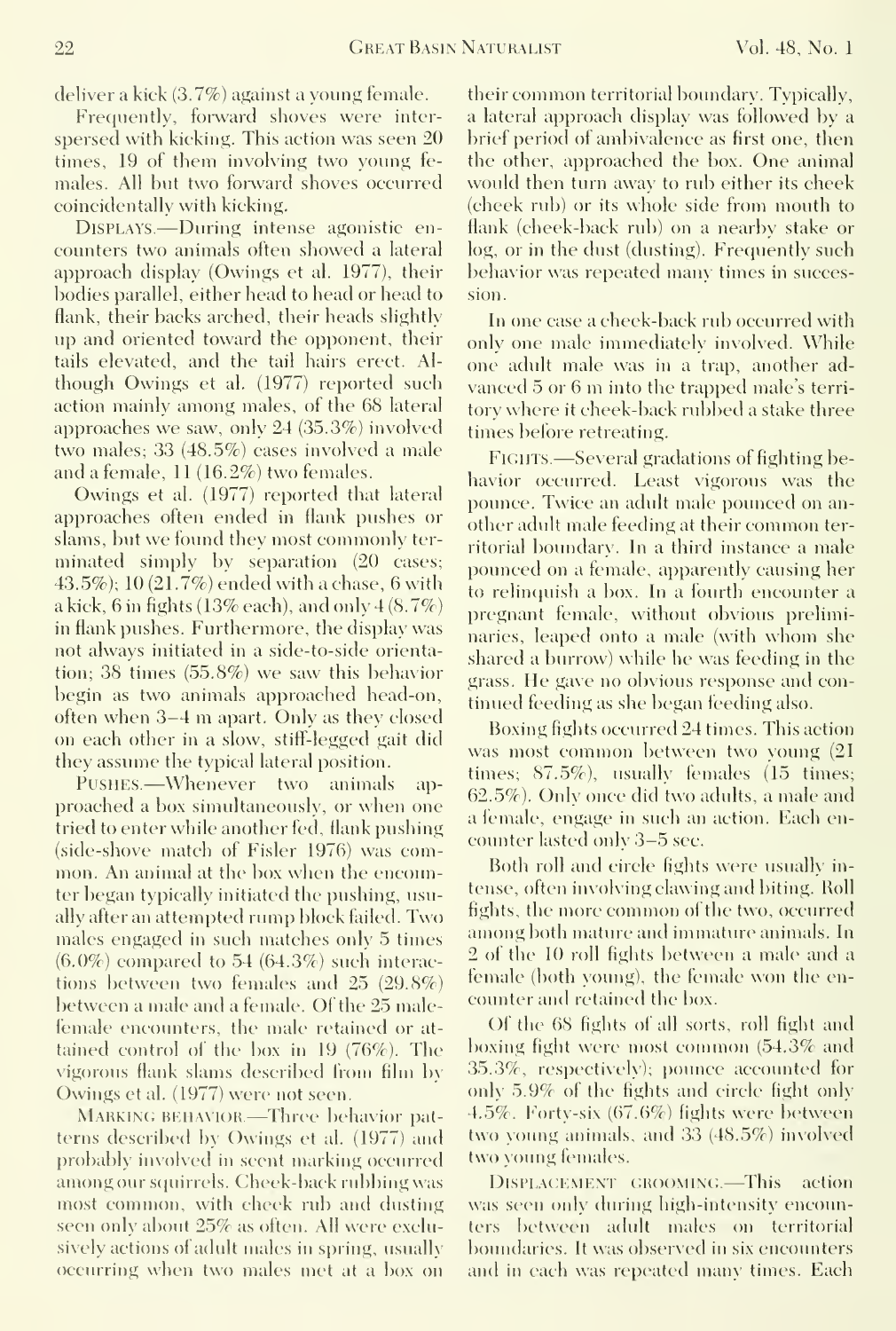time the behavior was seen it was inter spersed among bouts of lateral approach, flank push, fights, and marking behavior. Typically a male would break off an agonistic encounter, engage in displacement grooming, then ei ther renew the encounter with its adversary or mark a nearby stake.

We occasionally shifted the action from one member of <sup>a</sup> dyad to the other by moving the feeding box 0.5-1 m toward the territory of the animal that had previously been "grooming." Consequently, our subjective opinion is that the grooming animal is the one most "ill at ease" at the moment. We have not seen such action among adult males in any other context, nor among females or immature males.

#### **DISCUSSION**

Our study differs from that of Owings et al. (1977) in that most interactions we saw took place at a concentrated food source. Pre sumably the level of antagonism at such a locale is higher than among individuals inter acting where resources are more widely scat tered. This difference in procedure probably accounts for most of the differences observed in frequency and context of behavior patterns. It probably also accounts for our observations of several previously unreported fight pat terns and displacement grooming, thereby al lowing an extension of the ethogram for Spermophilus beecheyi.

Some behavior patterns, (e.g., chase, supplantation, flank push, lateral approach) are common toboth sexes and all ages. Indeed, if one assumes a 1:1 ratio among the sexes in the populations, the frequency of occurrence of the first two behaviors approximates the 1.2:1 ratio expected on the basis of likelihood of male-male, male-female, or female-female contacts. The frequencies of occurrence of the flank push and lateral approach, on the other hand, are clearly skewed, the former much more common among females than males, the latter mainly utilized when the two animals are of the same sex.

Other behaviors are more restricted in oc currence. Almost half of the fights were between young females, perhaps animals still sorting out hierarchical relationships. Stare and rump block were never seen between two males of any age, although both were common when two females or a male and <sup>a</sup> female interacted. Kick and forward shove, typically associated with stare and rump block, were almost totally restricted to young females. They occurred only rarely in a young malefemale encounter and never between two males of any age. Among adult males, the more intense agonistic action of lateral ap proach appears largely to replace the milder actions of rump block, stare, kick, and forward shove, although it is not restricted to this context.

behavior patterns—displacement grooming and three marking actions—oc curred only during intense boundary interaction between two adult, territorial males. Owings et al. (1977) also reported cheek rub and cheek-back rub to be mainly a male action, although they saw these actions among fe males occasionally. The predominance of marking actions among males is not surprising since such actions are presumed to be related to identification and reinforcement of territorial boundaries; evidence that adult males are territorial during the breeding season is strong, but clearcut indications of territoriality among females is lacking (Dobson 1983). The role of displacement grooming is not clear.

As evidenced by the "winner" in all cate gories of agonistic behavior but one (rump block), male dominance is characteristic in this species, even among young and among adults in the nonbreeding season. This con forms generally with the findings of Dobson (1983) and Fitch (1948). Male dominance may be related both to sex-related hormonal differ ences and to the generally larger size of males. However, the possibility that factors other than sex and size are also involved is sug gested by the fact that among Richardson's ground squirrels (S. richardsonii) the larger males do not dominate females after the breeding season (Michener 1983). Even in the California ground squirrel male dominance is not invariable, as indicated by a young female that at various times chased seven different males, all but two larger than she, and by a pregnant female that attacked a larger male in whose territory she lived (her mate?) with apparent impunity on a few encounters. Clearly the degree of aggressiveness among females differs and may temporarily be increased relative to certain males during